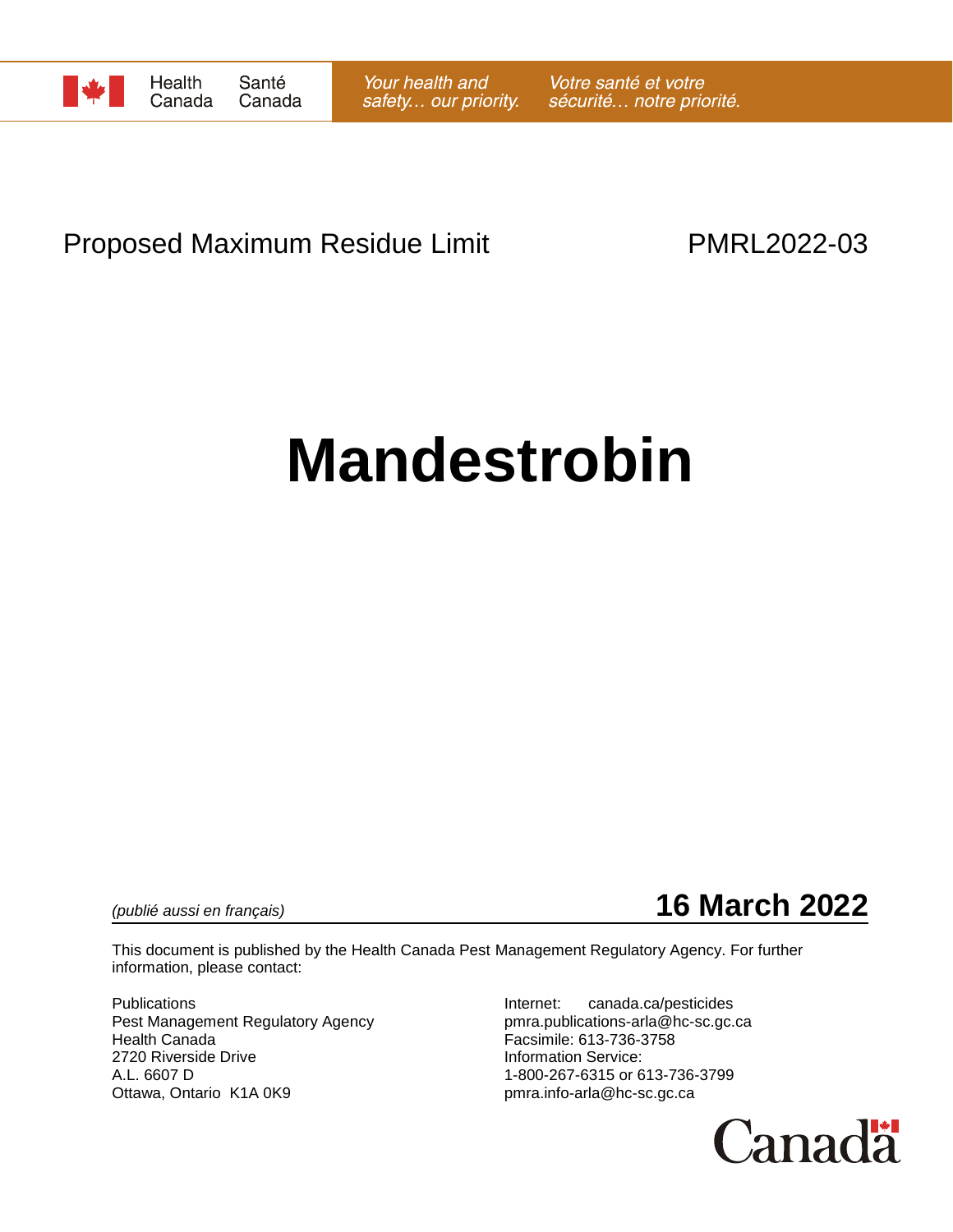ISSN: 1925-0835 (print) 1925-0843 (online)

Catalogue number: H113-24/2022-3E (print version) H113-24/2022-3E-PDF (PDF version)

#### **© Her Majesty the Queen in Right of Canada, as represented by the Minister of Health Canada, 2022**

All rights reserved. No part of this information (publication or product) may be reproduced or transmitted in any form or by any means, electronic, mechanical, photocopying, recording or otherwise, or stored in a retrieval system, without prior written permission of Health Canada, Ottawa, Ontario K1A 0K9.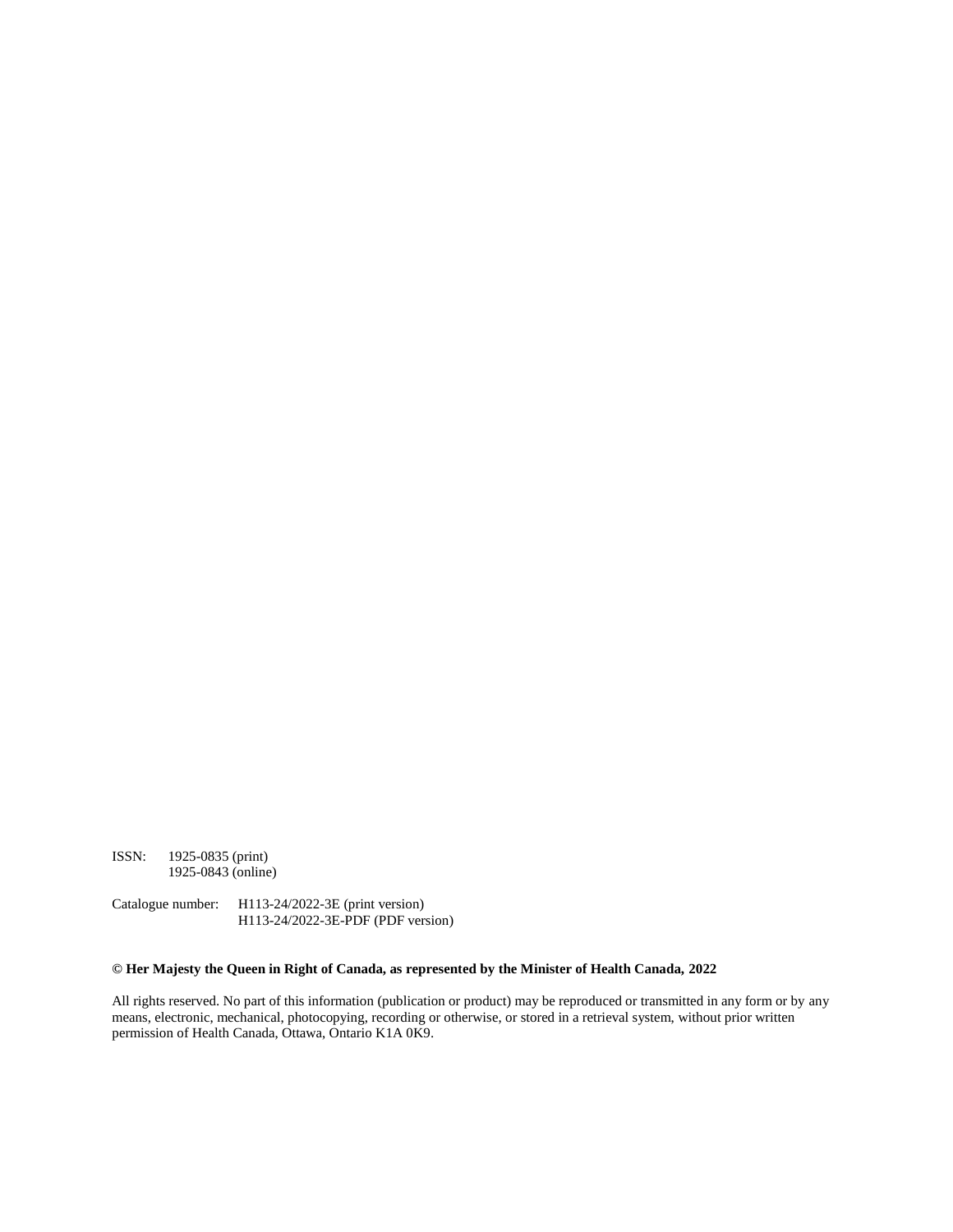## **Purpose of consultation**

A maximum residue limit  $(MRL)^{1}$  is being proposed for the pesticide mandestrobin, as part of the following application for Canadian use, under submission number 2020-0884.

Under the authority of the *[Pest Control Products Act](https://laws-lois.justice.gc.ca/eng/acts/P-9.01/)*, Health Canada's Pest Management Regulatory Agency (PMRA) is proposing acceptability of the revised (decreased) MRL for mandestrobin on rapeseed (crop subgroup 20A, revised). This proposed revision results from the change in timing of application of the product, to control or supress certain fungal diseases in these crops that are currently on the registered product label of S-2200 4 SC Fungicide containing technical grade mandestrobin. The specific uses approved in Canada are detailed on the product label, *Pest Control Products Act* Registration Number [32286.](https://pr-rp.hc-sc.gc.ca/ls-re/index-eng.php)

The evaluation of this mandestrobin application indicated that the end-use product has value and the human health and environmental risks associated with the new use is acceptable. Dietary risks from the consumption of food listed in Table 1 were shown to be acceptable when mandestrobin is used according to the supported label directions. Therefore, food containing residues resulting from this use is safe to eat, and an MRL is being proposed as a result of this assessment. A summary of the field trial data used to support the proposed MRL can be found in Appendix I.

### **Dietary health assessment**

In assessing the risk of a pesticide, Health Canada combines information on pesticide toxicity with information on the degree and duration of dietary exposure to the pesticide residue from food. The risk assessment process involves four distinct steps:

- 1) Identifying the toxicology hazards posed by the pesticide;
- 2) Determining the "acceptable dietary level" for Canadians (including all vulnerable populations), which is protective of adverse health effects;
- 3) Estimating human dietary exposure to the pesticide from all applicable sources (domestic and imported commodities); and
- 4) Characterizing human risk by comparing the estimated human dietary exposure to the acceptable dietary level.

Before registering a pesticide for food use in Canada, Health Canada must determine the quantity of residues that could remain in or on the food when the pesticide is used according to label directions and that such residues will not be a concern to human health (Steps 3 and 4 above). If estimated human exposure is less than or equal to the acceptable level (developed in Step 2 above), Health Canada concludes that consuming residues resulting from use according to approved label directions is not a health concern. The proposed MRL is then subject to consultation to legally specify it as an MRL.

 $\overline{a}$ A maximum residue limit (MRL) is the maximum amount of residue that may remain in or on food when a pesticide is used according to label directions.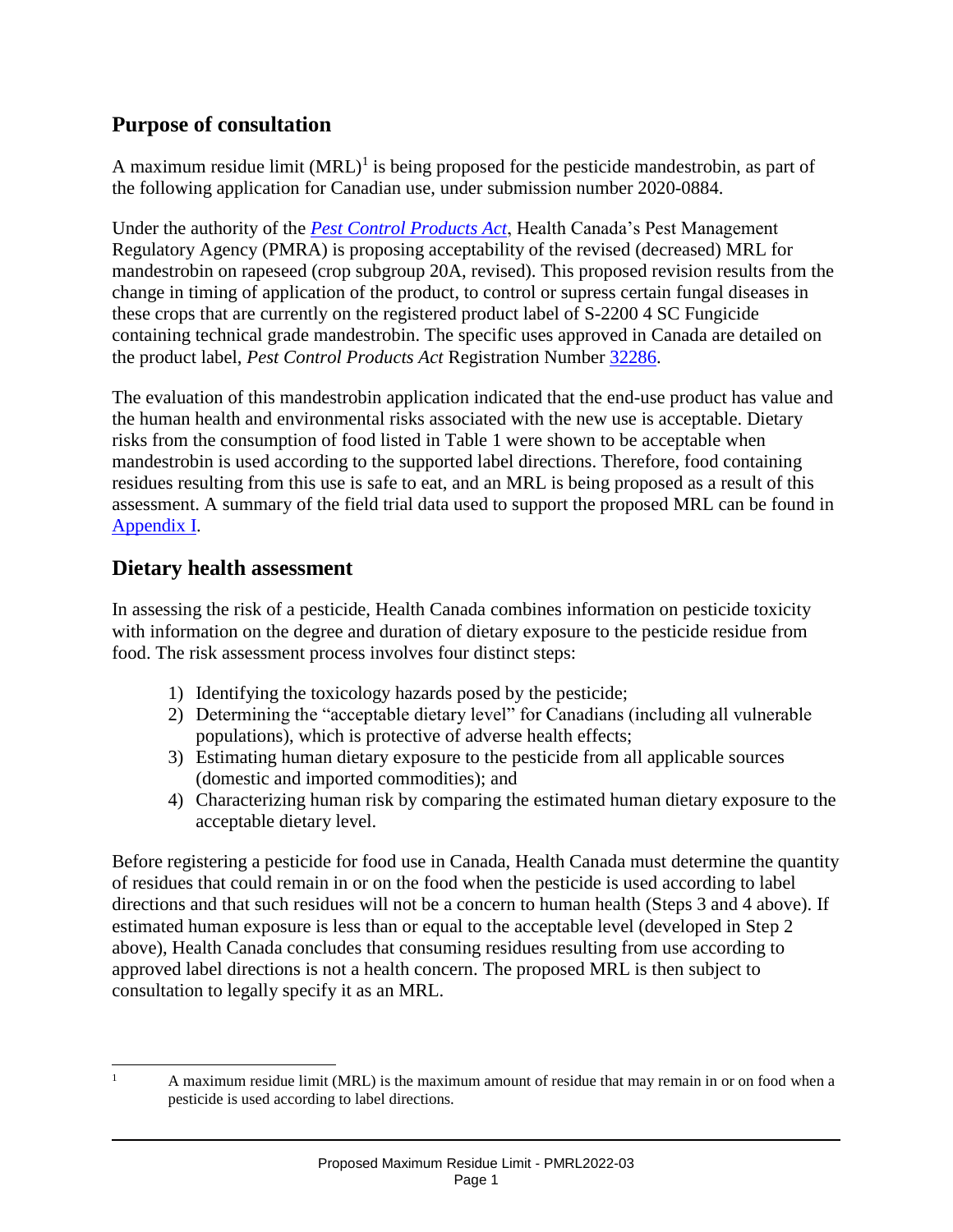An MRL applies to the identified raw agricultural food commodity as well as to any processed food product that contains it, except for certain instances where different MRLs are specified for the raw agricultural commodity and its processed product(s).

Consultation on the proposed MRL for mandestrobin is being conducted via this document. Health Canada invites the public to submit written comments on the proposed MRL for mandestrobin in accordance with the process outlined in the Next Steps section of this document.

To comply with Canada's international trade obligations, consultation on the proposed MRL is also being conducted internationally by notifying the [World Trade Organization,](https://www.wto.org/index.htm) as coordinated by the [Canada's Notification Authority and Enquiry Point.](https://www.international.gc.ca/trade-agreements-accords-commerciaux/wto-omc/enquiry.aspx?lang=eng)

## **Proposed MRLs**

The proposed MRL, to replace the MRL already established for mandestrobin, is summarized in Table 1.

#### **Table 1 Proposed maximum residue limit for mandestrobin**

| <b>Common</b><br>name | <b>Residue definition</b>                                                        | <b>MRL</b><br>$(ppm)^1$ | <b>Food commodity</b>                            |
|-----------------------|----------------------------------------------------------------------------------|-------------------------|--------------------------------------------------|
| Mandestrobin          | $2-[2,5-dimethylphenoxy)$ methyl $]-\alpha-$<br>methoxy-N-methylbenzeneacetamide | $0.2^2$                 | Rapeseeds (crop<br>subgroup $20A$ )<br>(revised) |

 $<sup>1</sup>$  ppm = parts per million</sup>

 $2$  This MRL is proposed to replace the current MRL of 0.5 ppm for rapeseeds (crop subgroup 20A) (revised).

An MRL is proposed for each commodity included in the listed crop grouping in accordance with the [Residue Chemistry Crop Groups](https://www.canada.ca/en/health-canada/services/consumer-product-safety/pesticides-pest-management/public/protecting-your-health-environment/pesticides-food/residue-chemistry-crop-groups.html) webpage in the [Pesticides](https://www.canada.ca/en/health-canada/services/consumer-product-safety/pesticides-pest-management.html) section of Canada.ca.

MRLs established in Canada may be found using the [Maximum Residue Limit Database](https://pr-rp.hc-sc.gc.ca/mrl-lrm/index-eng.php) on the [Maximum Residue Limits for Pesticides](https://www.canada.ca/en/health-canada/services/consumer-product-safety/pesticides-pest-management/public/protecting-your-health-environment/pesticides-food/maximum-residue-limits-pesticides.html) webpage. The database allows users to search for established MRLs, regulated under the *Pest Control Products Act*, both for pesticides or for food commodities.

## **International situation and trade implications**

MRLs may vary from one country to another for a number of reasons, including differences in pesticide use patterns and the locations of the crop field trials used to generate residue chemistry data.

Table 2 compares the MRL proposed for mandestrobin in Canada with the corresponding American tolerance and Codex MRL (pending the update to the Codex Database). Currently, there are no Codex  $MRLs<sup>2</sup>$  listed for mandestrobin in or on any commodity on the Codex

 $\overline{2}$ <sup>2</sup> The Codex Alimentarius Commission is an international organization under the auspices of the United Nations that develops international food standards, including MRLs.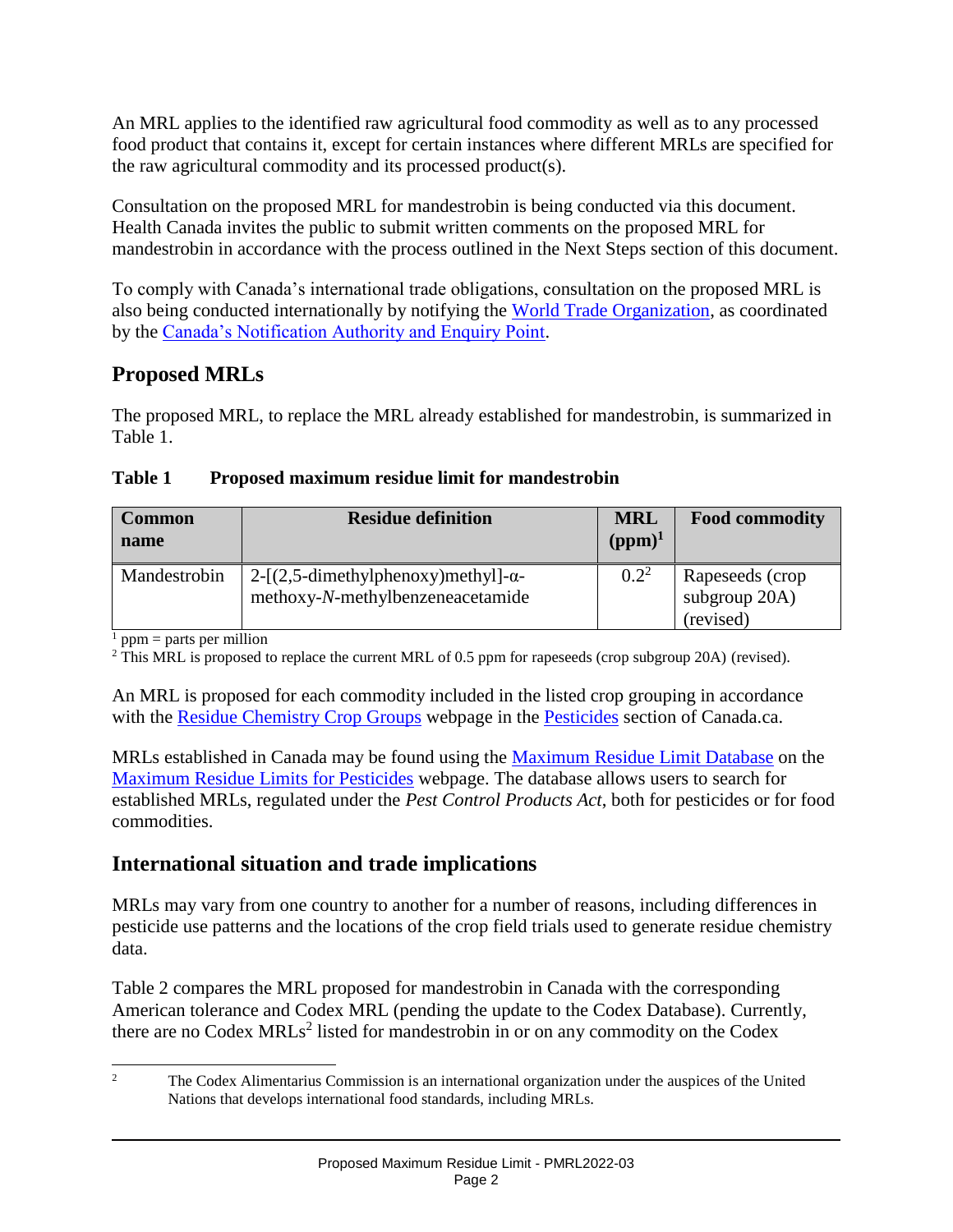Alimentarius **Pesticide Index** webpage. Currently, there are no American tolerances listed for mandestrobin in or on the petitioned commodities on the **Electronic Code of Federal Regulations**, 40 CFR Part 180.

#### **Table 2 Comparison of proposed Canadian MRL, American Tolerance and proposed Codex MRL**

| <b>Food commodity</b> | <b>Recommended</b>  | <b>American Tolerance</b> | <b>Proposed Codex</b> |  |
|-----------------------|---------------------|---------------------------|-----------------------|--|
|                       | <b>Canadian MRL</b> | (ppm)                     | <b>MRL</b>            |  |
| Rapeseeds (canola)    | J.Z                 | Not Established           |                       |  |

 $1$ This Codex MRL has been adopted. The update to the Codex Database is pending.

### **Next steps**

Health Canada invites the public to submit written comments on the proposed MRL for mandestrobin up to 75 days from the date of publication of this document. Please forward your comments to Publications (see the contact information on the cover page of this document). Health Canada will consider all comments received and a science-based approach will be applied in making a final decision on the proposed MRL. Comments received will be addressed in a separate document linked to this PMRL. The established MRL will be legally in effect as of the date that it is entered into the [Maximum Residue Limit Database.](https://pr-rp.hc-sc.gc.ca/mrl-lrm/index-eng.php)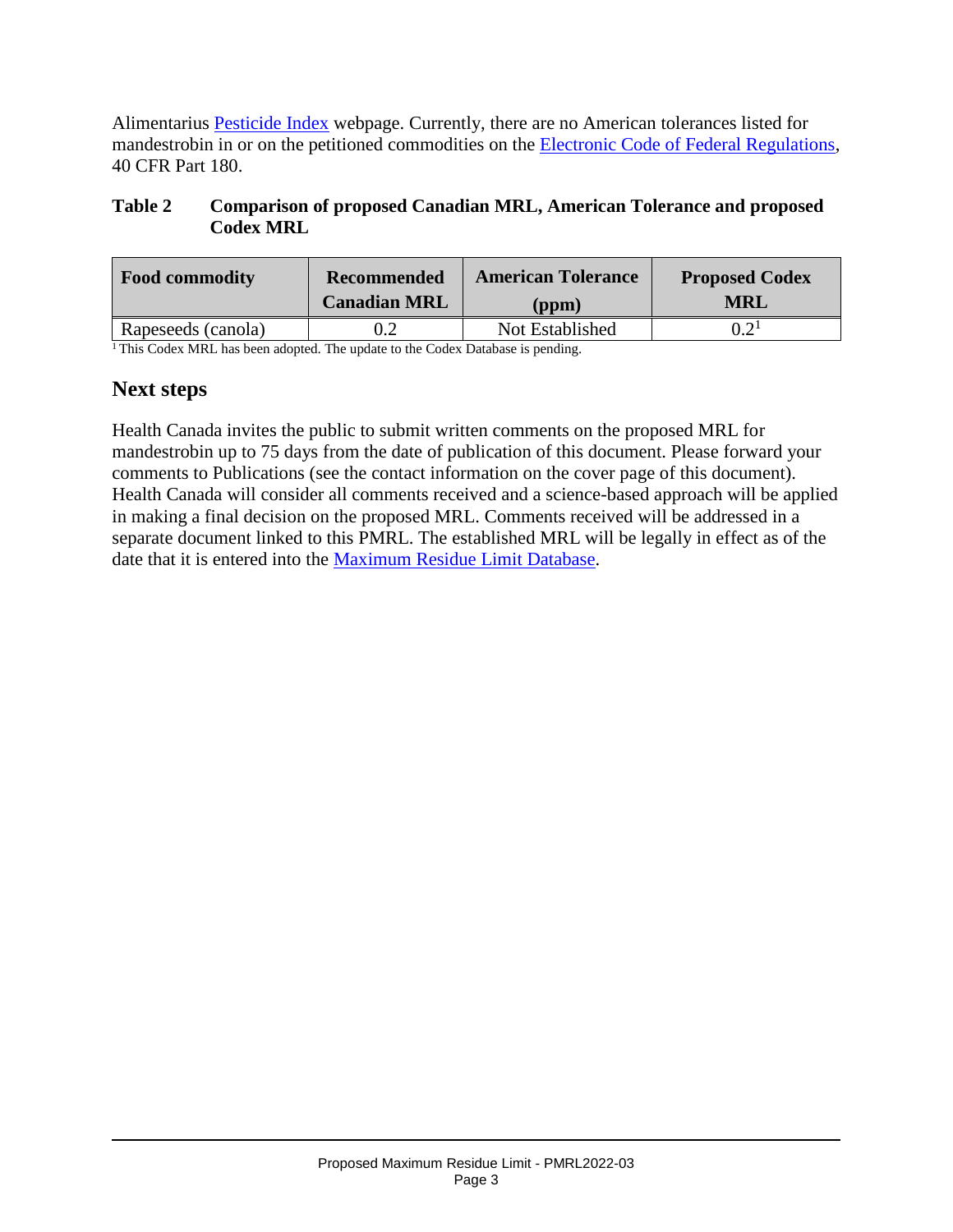## **Appendix I**

#### **Summary of field trial data used to support the proposed maximum residue limit**

A rationale was submitted requesting that the mandestrobin MRL for rapeseeds (crop subgroup 20A, revised) be amended to harmonize with the proposed Codex MRL. Previously reviewed residue data from field trials conducted on rapeseed were reassessed in the framework of this petition.

#### **Dietary risk assessment results**

Studies in laboratory animals showed no acute health effects. Consequently, a single dose of mandestrobin is not likely to cause acute health effects in the general population (including infants and children).

Chronic dietary (food plus drinking water) intake estimates indicated that the general population and all population subgroups are exposed to less than 10% of the acceptable daily intake, and therefore are not a health concern.

#### **Maximum residue limit**

The recommendation for maximum residue limit (MRL) for mandestrobin was based upon the submitted field trial data, and the guidance provided in the [OECD MRL Calculator.](http://www.oecd.org/env/chemicalsafetyandbiosafety/agriculturalpesticidesandbiocides/oecdmaximumresiduelimitcalculator.htm) Table A1 summarizes the residue data used to calculate the proposed revised MRL for rapeseeds (crop subgroup 20A, revised).

#### **Table A1 Summary of field trial and processing data used to support the MRL**

| <b>Commodity</b>      | <b>Application</b><br>method/Timing<br>/ Total<br>application rate<br>$(g \nabla \cdot \mathbf{a} \cdot \mathbf{i} \cdot \mathbf{h} \cdot \mathbf{a})^1$ | <b>Preharvest</b><br>interval<br>(days) | Lowest<br>average<br>field trial<br>residues<br>(ppm) | <b>Highest</b><br>average<br>field trial<br>residues<br>(ppm) | <b>Experimental</b><br>processing<br>factor         |
|-----------------------|----------------------------------------------------------------------------------------------------------------------------------------------------------|-----------------------------------------|-------------------------------------------------------|---------------------------------------------------------------|-----------------------------------------------------|
| Rapeseeds<br>(canola) | Foliar/BBCH 62-<br>69/413-439                                                                                                                            | $34 - 41$                               | < 0.01                                                | 0.13                                                          | Refined oil:<br>$< 0.1 \times$<br>Meal: $0.2\times$ |

 $\frac{1}{1}$  g a.i./ha = grams of active ingredient per hectare

Following the review of all available data, the MRL as proposed in Table 1 is recommended to cover residues of mandestrobin. Dietary risks from exposure to residues of mandestrobin in these crop commodities at the proposed MRL were shown to be acceptable for the general population and all subpopulations, including infants, children, adults and seniors. Thus, the food that contain residues as listed in Table 1 are considered safe to eat.